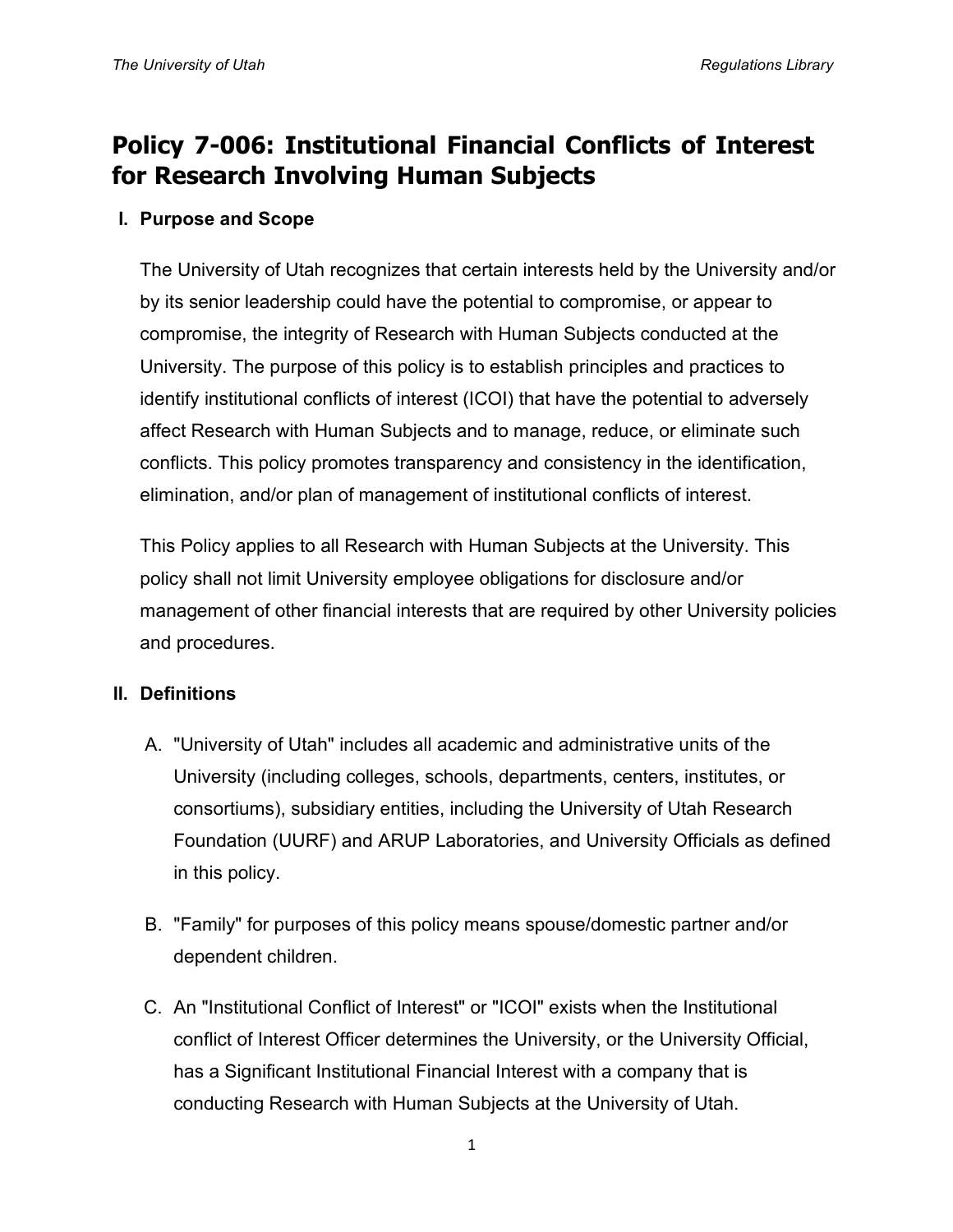- D. "Officers" means the President, Senior Vice Presidents, and Vice Presidents. Members of the Board of Trustees are governed by a separate conflict of interest policy and are not governed by this policy.
- E. "Other Senior Managers" includes Deans, Associate/Assistant Vice Presidents, and other individuals who make decisions with implications for Research with Human Subjects, including chairs and directors of the Institutional Review Board, Conflict of Interest Committee, and other committees designated by the ICOI Officer.
- F. "Unit Heads" includes Department Heads, Division Chiefs, and Directors of 1 University-designated Centers, Institutes, and Bureaus, and other individuals in leadership positions designated by the President or Senior Vice Presidents.
- G. "University Officials" includes Officers, Unit Heads, and Other Senior Managers.
- H. "Significant Individual Financial Interest" means a "Significant Financial Interest" as that term is defined in the University Conflict of Interest Policy, Policy 1-006.
- I. "Significant Institutional Financial Interest" or "SIFI" includes the following:
	- 1. An ownership interest in a company (e.g., stocks, stock options, or other ownership interests) of at least 5% of the company;
	- 2. University technology that is currently licensed or has previously been licensed to a company, including the royalties received for such licensing arrangements; and
	- 3. Significant Gifts from a company to the University.

*However, Significant Institutional Financial Interest does NOT include institutional financial interests held in mutual funds and/or pension funds that are managed by an external agent.*

J. "Significant Financial Transaction" means any University transaction that would result in a Significant Institutional Financial Interest.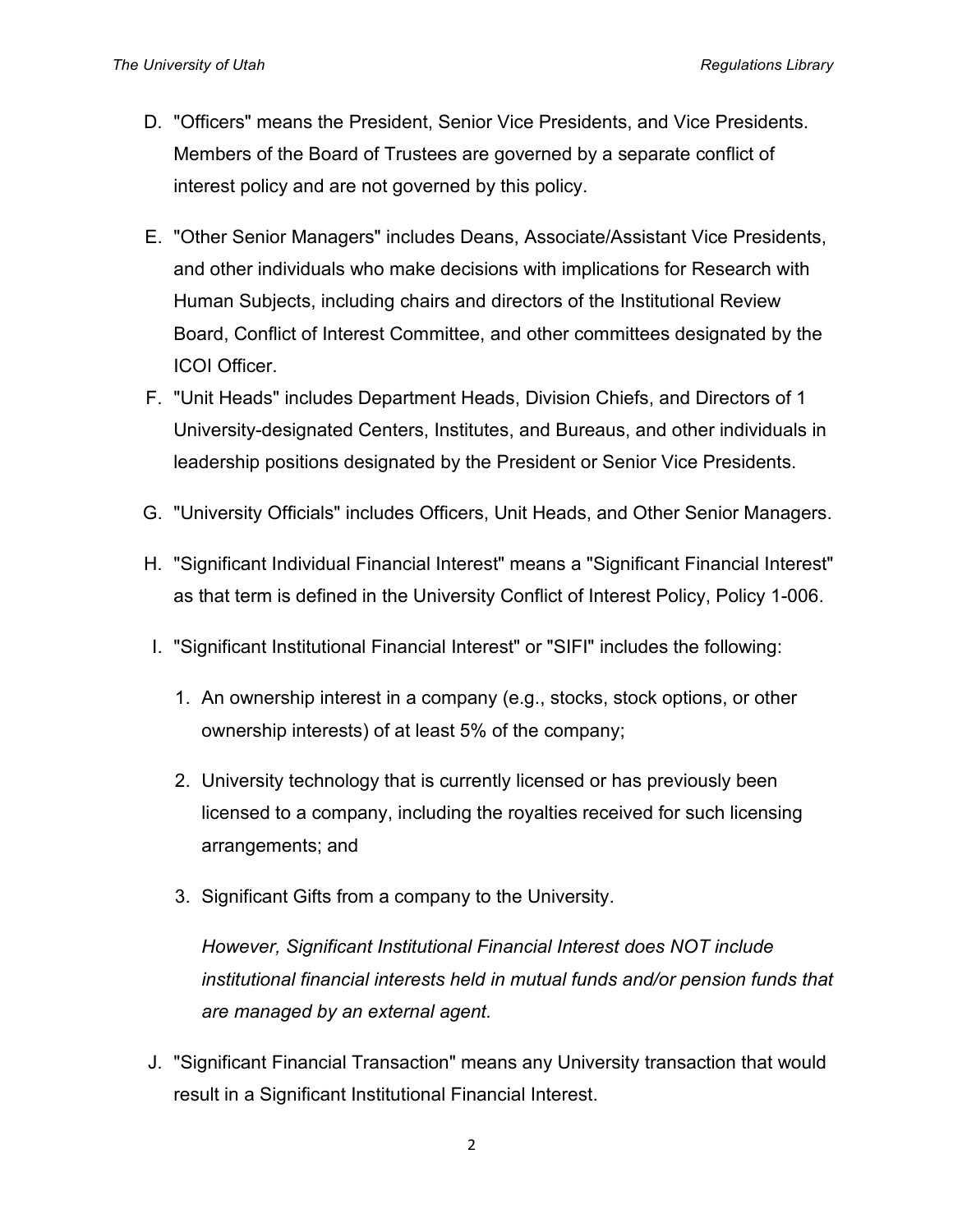- K. "Significant Gifts" means gifts to the University of securities, other property, or cash exceeding \$100,000 over the previous four academic years.
- L. "Research with Human Subjects" includes all research under the oversight, or potentially under the oversight, of the Institutional Review Board (IRB).

### **III. Policy**

A. Institutional Conflict of Interest Officer (ICOI Officer)

The University President shall appoint an Institutional Conflict of Interest Officer (ICOI Officer) who reports directly to the President and to the Board of Trustees. The ICOI Officer has administrative oversight of this policy and shall report to the President and the Board of Trustees periodically and at least on an annual basis. The President may not terminate the employment of the ICOI Officer or reduce the ICOI officer's compensation or reduce the financial support for the office of the ICOI without the approval of the Board of Trustees.

B. Activities That Are Not Allowed

The University has determined that in order to protect the integrity of Research 2 with Human Subjects, certain arrangements present institutional conflicts of interest that generally cannot be managed.

- 1. Activities Not Allowed
	- a. Below the Office of Vice President for Research, the University shall maintain separate lines of authority between the offices responsible for technology development and commercialization and the offices responsible for Research with Human Subjects.
	- b. University Officials may not accept personal gifts from sponsors of Research with Human Subjects in violation of the Utah Public Officers' and Employees' Ethics Act.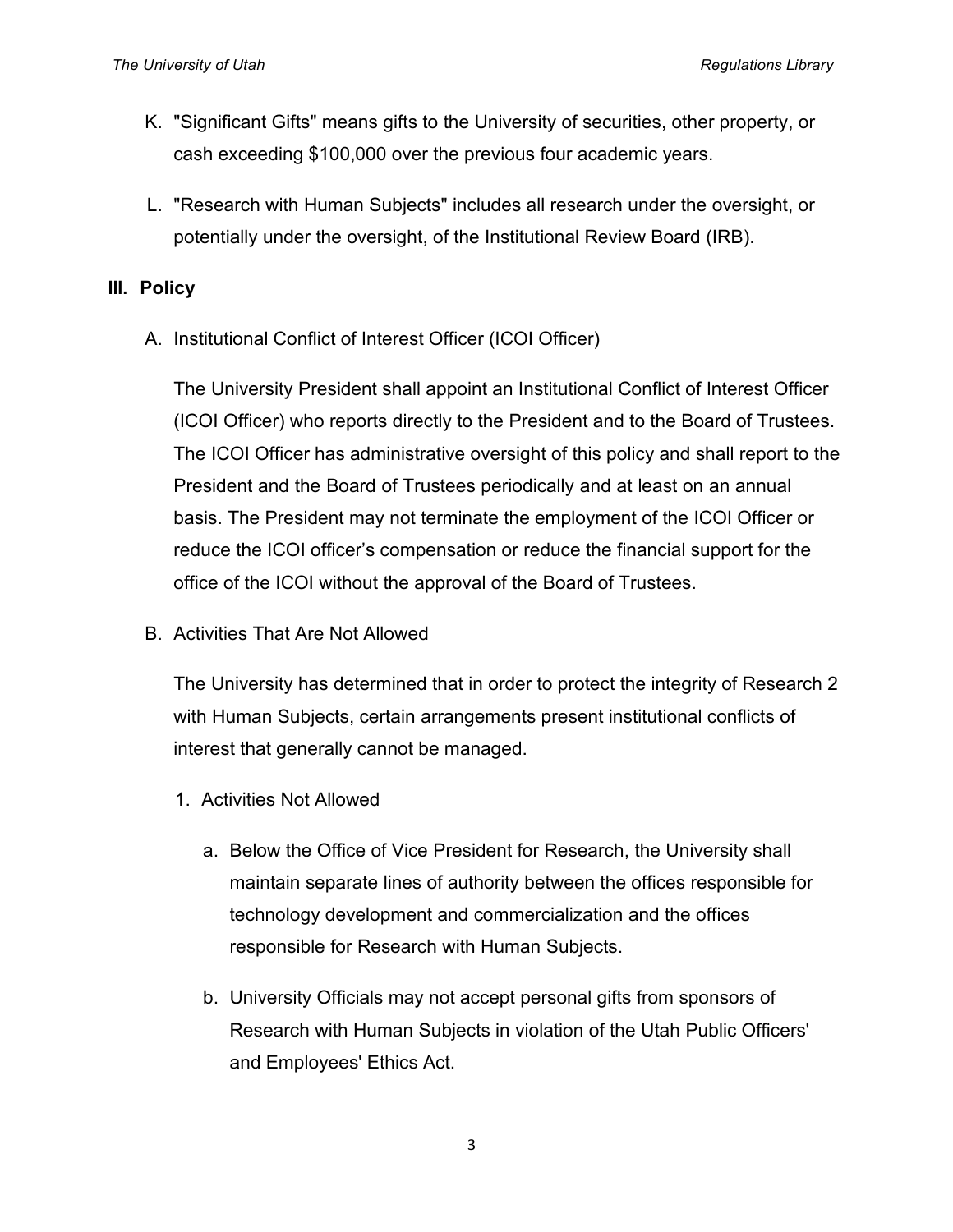- C. Reporting, Evaluation, and Management of ICOIs Related to Significant Institutional Financial Interests
	- **1. Reporting of Significant Institutional Financial Interests (SIFIs)**
		- a. On a quarterly basis (or more frequently if requested by the ICOI Officer), the following University offices shall report University's SIFIs to the ICOI Officer:
			- i. The Investment Management Office shall provide a copy of its Investment Report.
			- ii. Partnerships for Innovation, Ventures, Outreach, & Technology (PIVOT Center) shall provide a list of companies that hold options or licensing rights to University of Utahintellectual property.
			- iii. PIVOT Center / UURF shall provide a list of companies in which theUniversity of Utah holds an equity interest of 5% or greater.
			- iv. Component Units of the University (e.g., ARUP Laboratories, the University Hospital Foundation, etc.) shall report to the ICOI Officer any significant institutional financial interests that the units hold in companies, excluding investments in mutual funds or pension funds.
			- v. The Office of Institutional Advancement shall provide a list of corporate donors whose contributions exceed \$100,000 dollars in any 4-year period of time.
		- b. Prior to entering into any Significant Financial Transaction with a pharmaceutical company, medical device manufacturer, or any other company that is likely to engage in Research with Human Subjects, the University offices/units referenced above shall inform the ICOI Officer of the proposed transaction and request an ICOI determination before proceeding with the Significant Financial Transaction.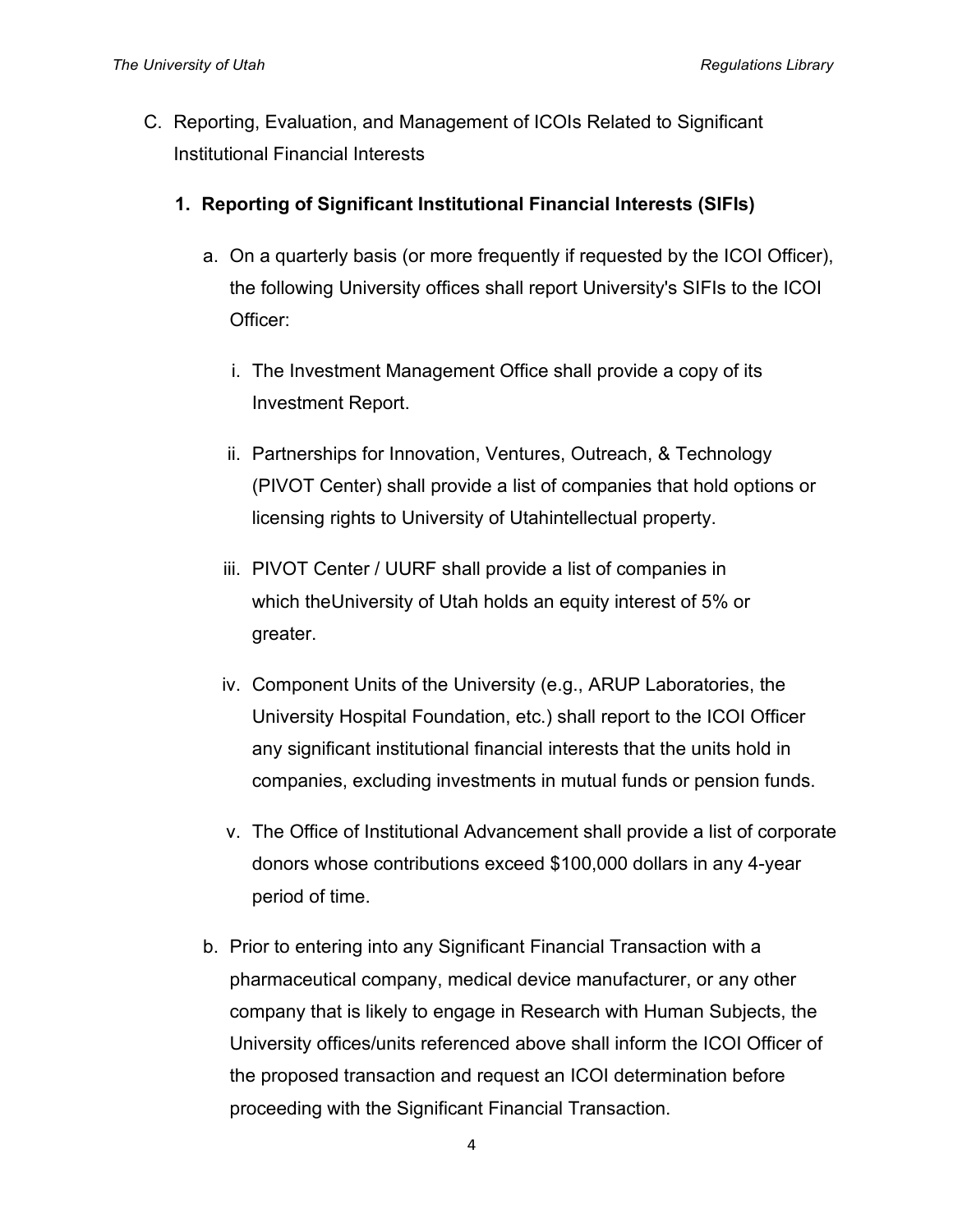#### **2. Reporting of Research with Human Subjects**

- a. On at least a quarterly basis (or more frequently if requested by the ICOI Officer), the Office of Sponsored Projects shall provide the ICOI Officer with a list of companies that are sponsoring Research with Human Subjects at the University.
- b. Prior to entering into any new sponsored Research with Human Subjects, the Institutional Review Board (IRB) shall inform the ICOI Officer of the name of the sponsoring company(ies) and the nature of the human subjects research and request an ICOI determination before proceeding with the Research with Human Subjects project. The IRB shall report any company that provides funding, materials, drugs, devices, and/or biologics used in the research.

## **3. Identification, Evaluation, and Management of Potential ICOIs for Proposed Research with Human Subjects**

- a. **Identification of Potential ICOIs:** Upon notification of proposed new Human Subjects Research, the ICOI Officer shall determine whether the proposed research, if allowed, would create an ICOI with an existing University SIFI. If the proposed research would not create an ICOI, the ICOI Officer shall inform the IRB that there is no conflict.
- b. **Evaluation and Management of Potential Institutional Conflicts of Interest:** If the ICOI Officer determines that the proposed research would create an ICOI with an existing SIFI, the ICOI Officer shall conduct the following evaluation:
	- i. The ICOI Officer may permit the research to proceed so long as the ICOI Officer is able to implement an effective management plan to mitigate the risks associated with the ICOI. If an effective management plan cannot be implemented, the University must choose either to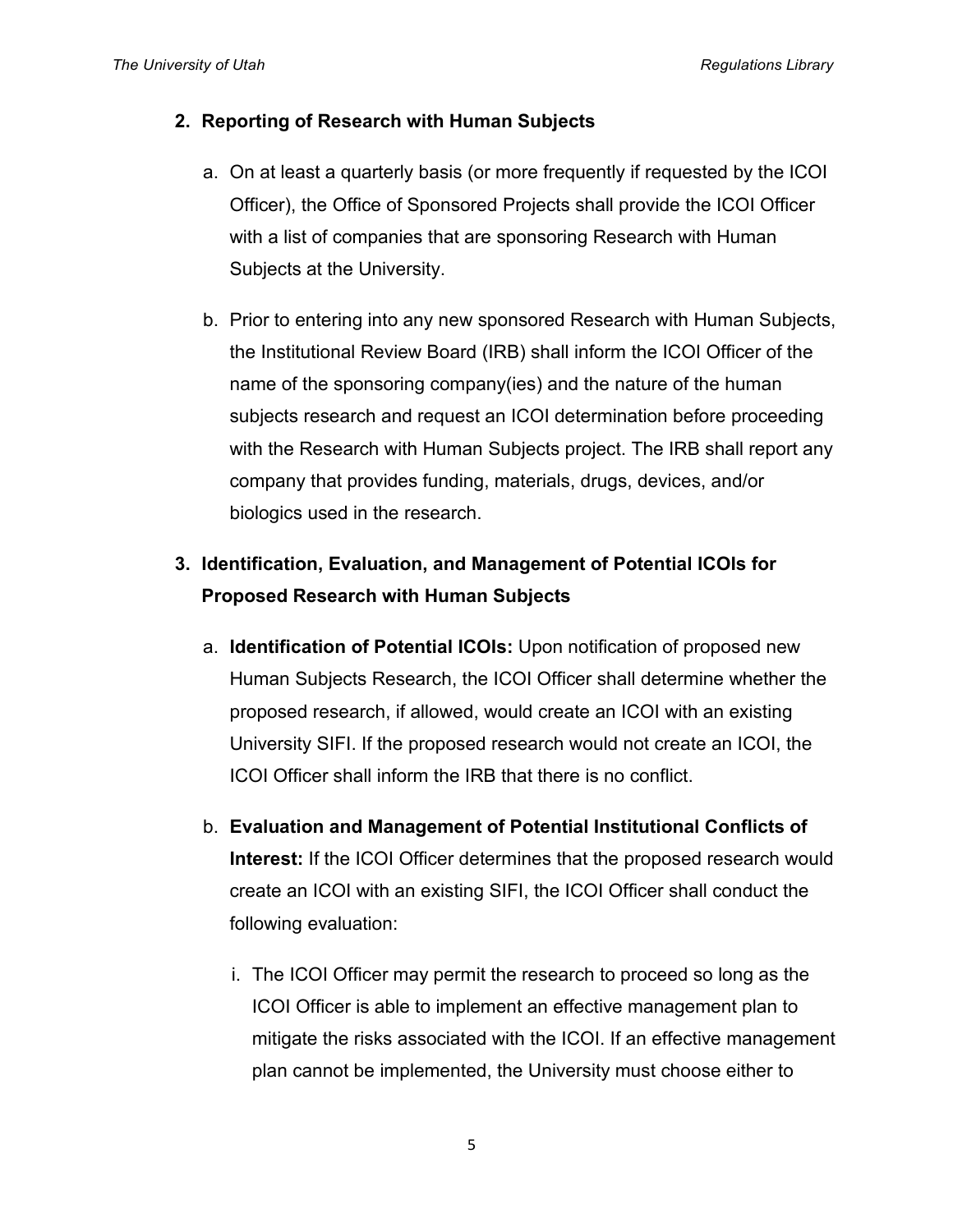retain its existing SIFI, or to eliminate the SIFI and pursue the Research with Human Subjects, but not both.

ii. The ICOI Officer will convey this determination to the effected University units, which shall abide by that determination or appeal the decision as provided below.

## 4. **Identification, Evaluation, and Management of Potential ICOIs for a Proposed Significant Financial Transactions**

- a. **Identification of Potential ICOIs:** Upon notification of a new Significant Financial Transaction, the ICOI Officer shall determine whether the proposed transaction, if allowed, would create an ICOI with existing Research with Human Subjects. If the proposed transaction would not create an ICOI, the ICOI Officer shall permit the transaction to proceed.
- b. **Evaluation and Management of Potential Institutional Conflicts of Interest:** If the ICOI Officer determines that the proposed transaction would create an ICOI with existing Research with Human Subjects, the ICOI Officer shall conduct the following evaluation:
	- i. The ICOI Officer may permit the research to proceed so long as the ICOI Officer is able to implement an effective management plan to mitigate the risks associated with the ICOI. If an effective management plan cannot be implemented, the University must choose to pursue the Significant Financial Transaction or the Research with Human Subjects, but not both.
	- ii. The ICOI Officer will convey the ICOI Officer's determination to the effected University units, which shall abide by that determination or appeal thedecision as provided below.
- **D. Reporting, Evaluation, and Management of ICOIs Related to Significant Individual Financial or Other Interests of University Officials**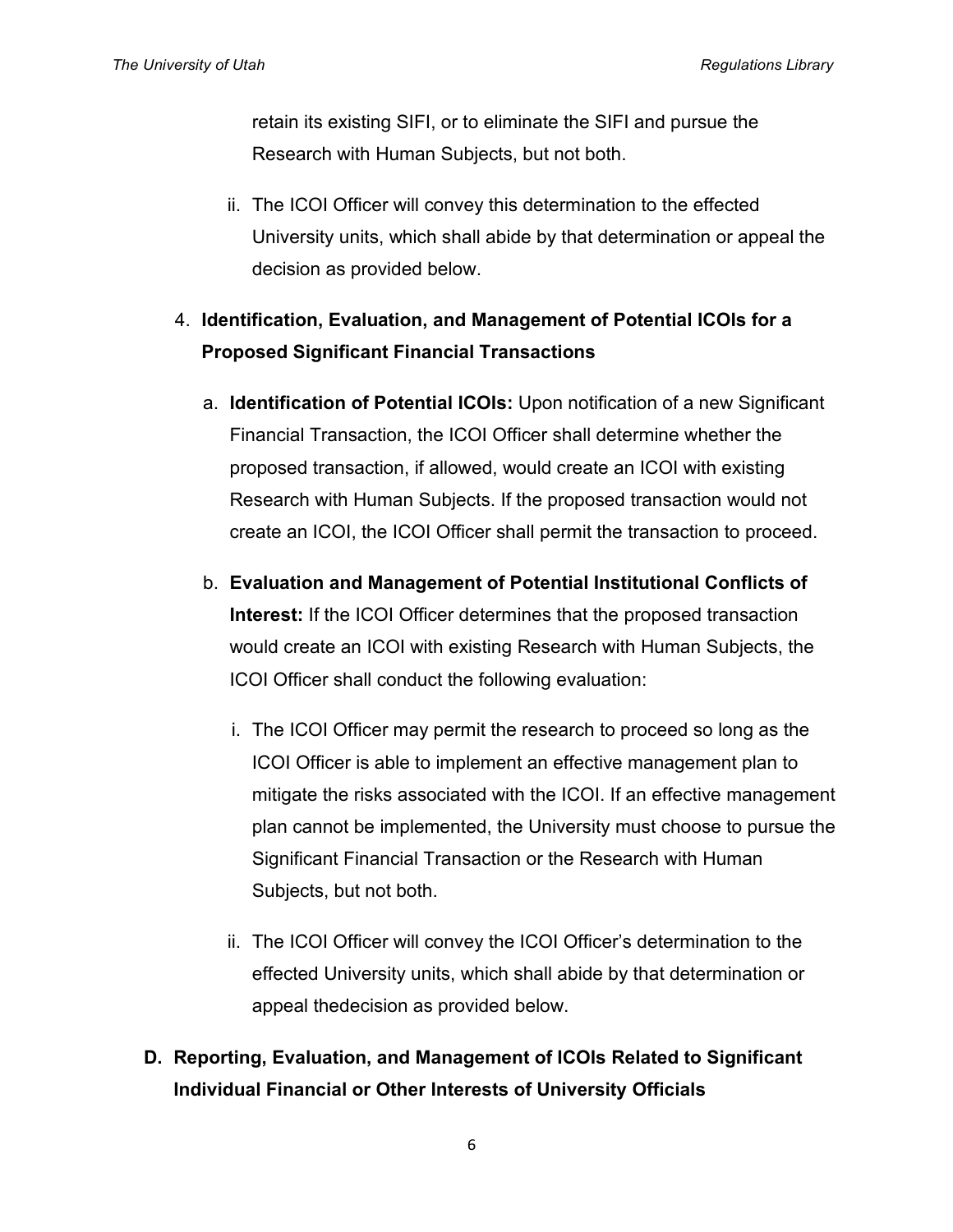Employees at the University who have senior leadership responsibility may, by virtue of their University positions, have some ability to affect the design, conduct, or reporting of Research with Human Subjects conducted at the University. For this reason, employees in senior leadership positions are required to report their Significant Individual Financial Interests, and the University must ensure that these interests do not improperly influence Research with Human Subjects.

## **1. Reporting of Significant Individual Financial**

- a. On an annual basis, every University Officer, every Unit Head and Other Senior Manager within the University of Utah Health Sciences Center, and every Unit Head and Other Senior Manager having any responsibility for Research with Human Subjects at the University, shall submit a report to the University of their, and their family's, Significant Individual Financial Interests.
- b. Individuals identified in the foregoing paragraph shall update their report of Significant Individual Financial Interest within 30 days of discovering, or acquiring, (e.g. through purchase, marriage, or inheritance) a new Significant Individual Financial Interest.

## **2. Identification of Potential Conflicts Related to Significant Individual Financial Interests of University Officials**

- a. The ICOI Officer shall compare the interests disclosed by University Officials pursuant to this policy to the University's active Research with Human Subjects projects and identify any instances where a University Official or a University Official's family holds a Significant Individual Financial Interestrelating to a sponsor of Research with Human Subjects.
- b. The ICOI Officer shall report to the Individual Conflict of Interest Committee any circumstance where a University Official or a University Official's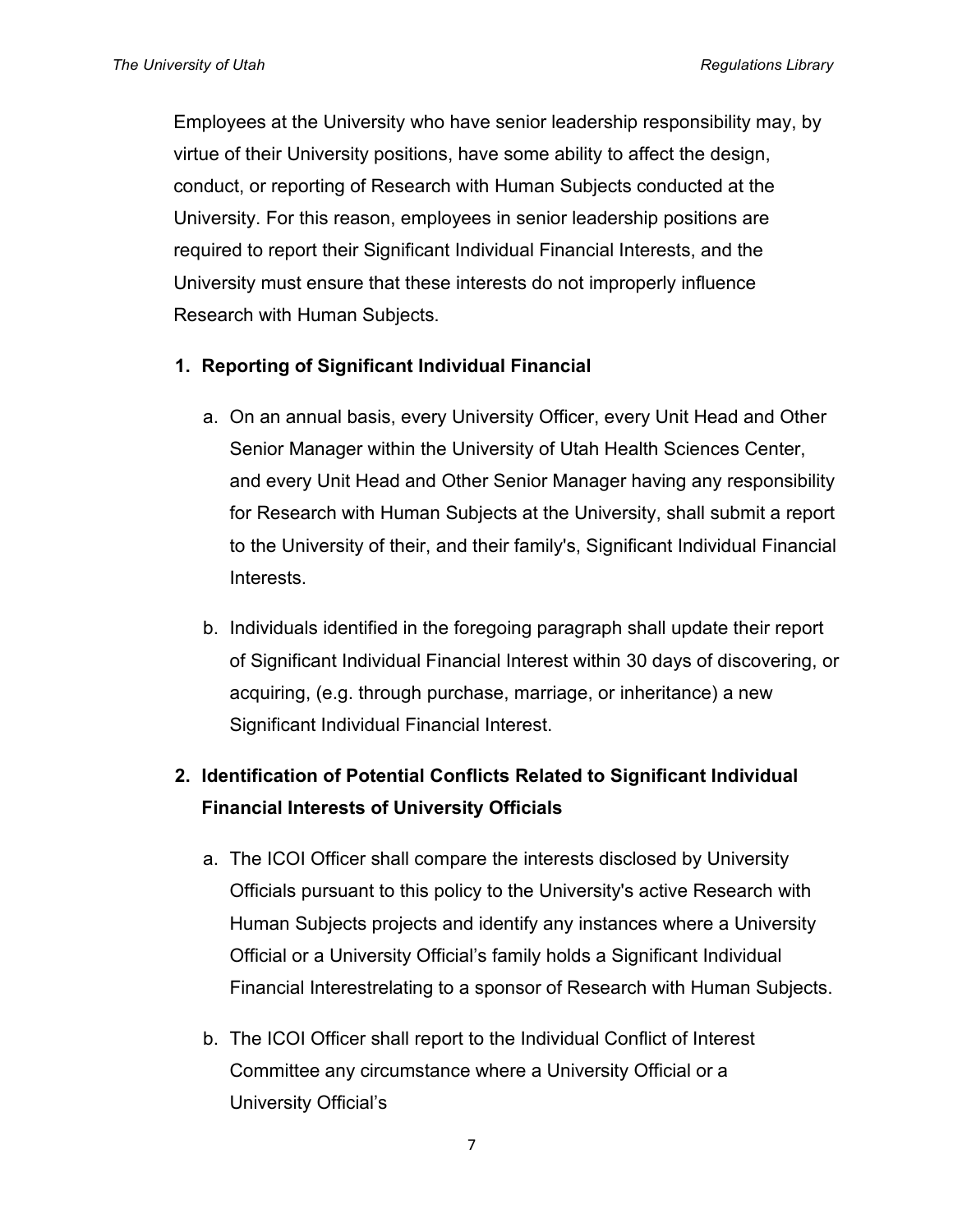family holds a Significant Individual Financial Interest relating to a sponsor of Research with Human Subjects.

c. The University's Individual Conflict of Interest Committee shall determine whether an interest reported from the ICOI Officer has been previously considered by the Individual Conflict of Interest Committee. If the interest has not been previously considered, the Individual Conflict of Interest Committee shall proceed as follows:

## d. **Evaluation and Management of Potential Conflicts Related to Significant Individual Financial Interests of University Officials**

- i. The ICOI Officer shall have primary responsibility for evaluating and managing conflicts of interest arising from the Significant Individual Financial Interests of University Officials.
- ii. As appropriate, the ICOI Officer's evaluation may include consultation with the University Official holding the Significant Individual Financial Interest, the Principal Investigator of the Research with Human Subjects, their superiors within the University, or employees of other units within the University with relevant knowledge about the potential conflict of interest.
- iii. The ICOI Officer shall first determine whether the roles and responsibilities of the University Official give that official any ability to influence the design, conduct, or reporting of the Research with Human Subjects. If the ICOI Officer answers this question in the negative, the ICOI Officer shall find no conflict.
- iv. If the ICOI Officer determines that the University Official's roles and responsibilities for the University make it possible for the University Official to influence the design, conduct, or reporting of the Research with Human Subjects, the ICOI Officer shall find a conflict of interest and propose a management plan to mitigate the University Official's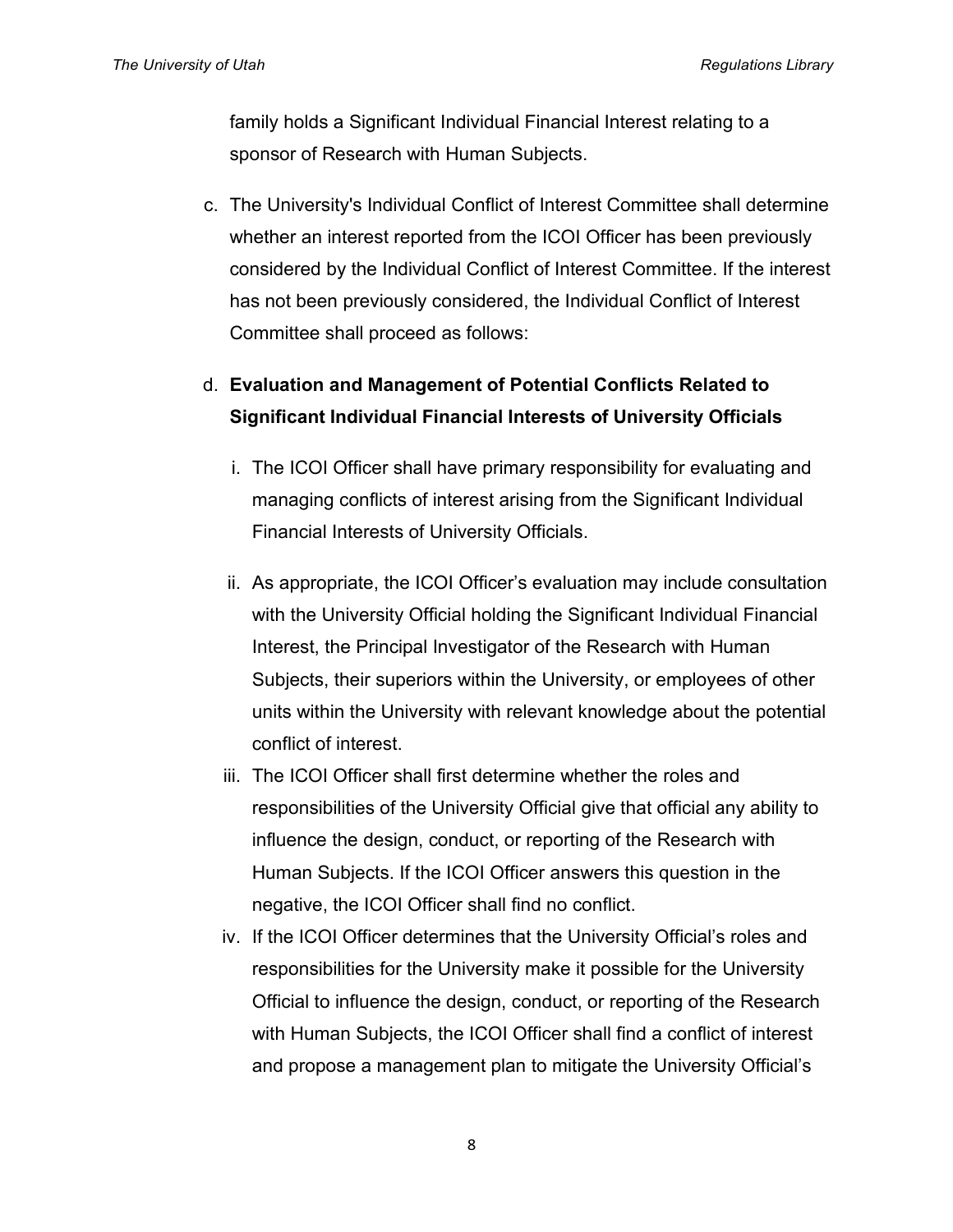influence over the design, conduct, or reporting of the Research with Human Subjects.

- v. The ICOI Officer shall submit the proposed management plan for the University Official to the Individual Conflict of Interest Committee for review.
- vi. The Individual Conflict of Interest Committee shall review the ICOI Officer's finding of a conflict of interest and proposed management plan and submit any recommendations for managing the conflict to the ICOI Officer.
- vii. The ICOI Officer shall consider the recommendations of the Individual Conflict of Interest Committee and make a determination about an appropriate conflict of interest management plan for the University Official.
- viii. The ICOI Officer will notify the University Official, the Principal Investigator of the Research with Human Subjects, and the conflicted individual's supervisor of the conflict of interest decision and management plan.
- ix. If either the University Official or the Principal Investigator raises concerns about the management plan, the ICOI Officer may modify themanagement plan prior to a formal appeal.
- x. When both the University Official and the Principal Investigator of the Research with Human Subjects accept the management plan, the Institutional Review Board shall proceed with its review.
- xi. The Institutional Review Board shall review the conflict of interest and management plan for the University Official to determine if human subjects are appropriately protected.

### E. **Appeals of ICOI Officer Determinations:**

Any University Official, office, or unit of the University affected by a decision of the ICOI Officer may appeal the decision to an appeals panel comprised of the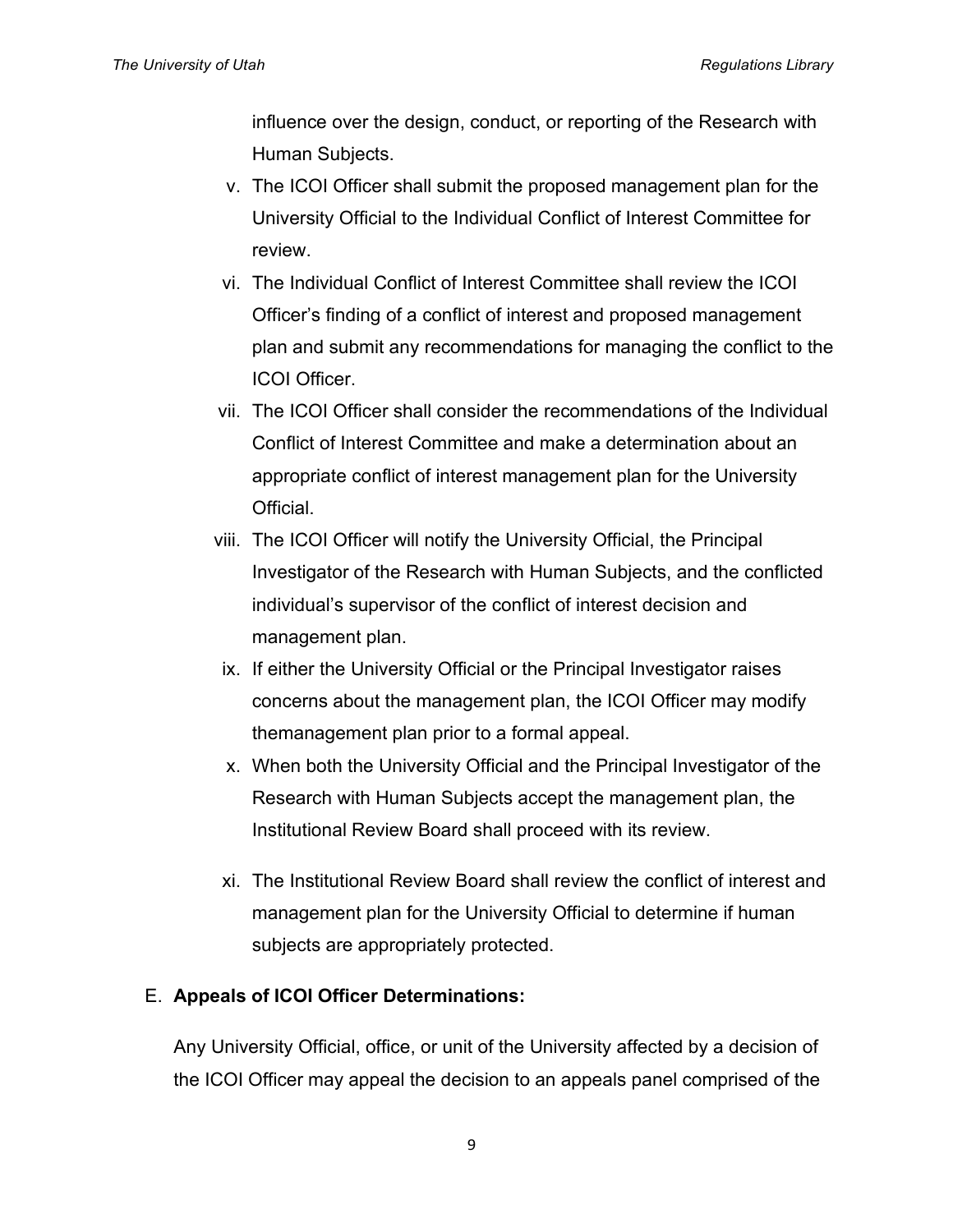two Senior Vice Presidents of the University and the Vice President of Research. In the event that the ICOI involves a Senior Vice President or the Vice President for Research, the President of the University or the president's designee shall serve as the third member of the Panel in place of the conflicted vice president. The President and the Executive Committee of the Board of Trustees will be notified of all appeals at the time of the appeal. The decision of the Panel is final. The Institutional Review Board retains authority over human subjects protection oversight, when relevant.

#### F. **Consultation on ICOI Concerns**

University Officials or any other faculty, staff, or students may consult the ICOI Officer on matters relevant to potential institutional conflicts of interest in the conduct of Research with Human Subjects. The ICOI Officer may initiate investigations and make determinations regarding potential ICOIs based on consults or queries from anyone in the University community or the general Utah community.

#### G. **Violations and Sanctions**

#### 1. **Investigation of Violations**

Any allegation of a violation of this policy, including violations of a prescribed management plan, shall be presented to the ICOI Officer. The ICOI Officer shall promptly investigate the allegations. At the conclusion of the investigation, the ICOI Officer shall report the ICOI Officer's findings and recommendations to the cognizant vice president(s) regarding discipline.

#### **2. Disciplinary and Other Administrative Actions**

a. For violations of this Policy, the ICOI Officer may recommend to the cognizant vice president(s) that disciplinary action be taken against the individual, including but not limited to a reprimand, fine, probation,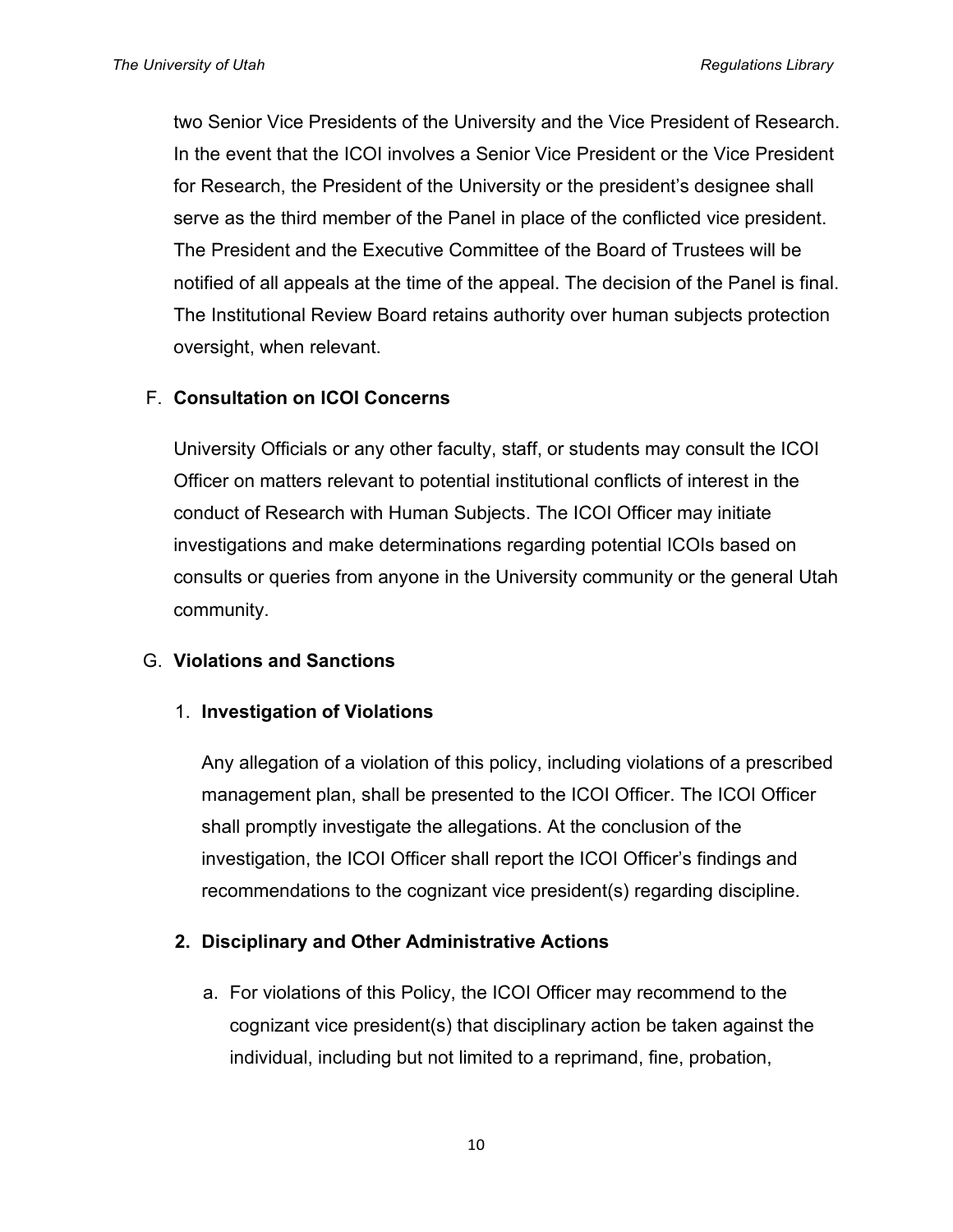suspension, or dismissal. The ICOI Officer may proceed with a complaint against the individual before the appropriate University hearing body.

- b. Other Administrative Actions For violations of this policy, the ICOI Officer may recommend to the cognizant vice president(s) that one or more of the following administrative actions be taken:
	- i. Freeze research funds or otherwise suspend a project related to the policy violation;
	- ii. Withhold payment owed under a contract relating to the conflict;
	- iii. Legal action to rescind University contracts entered into in violation of this Institutional Conflict of Interest Policy or of federal or state law;
	- iv. Legal action to recover the amount of financial benefit received by an employee as a result of the employee's violation of this policy; or
	- v. Other similar and appropriate actions.
- c. Violations of Utah Public Officers' and Employees' ' Ethics Act, Utah Code Ann. § 67-16-1, et seq. may result in prosecution and criminal penalties pursuant to that Act.

#### **3. Reporting to External Agencies and Sponsors**

Conflict of interest violations will be reported to external agencies and sponsors to the extent necessary and appropriate as determined by the ICOI Officer.

#### **4. Interim Administrative Action**

In situations involving (1) the health or safety of any person or (2) the potential loss of significant University resources, the ICOI Officer may recommend, and/or a Senior Vice President may implement, any administrative action necessary to protect these persons and resources

11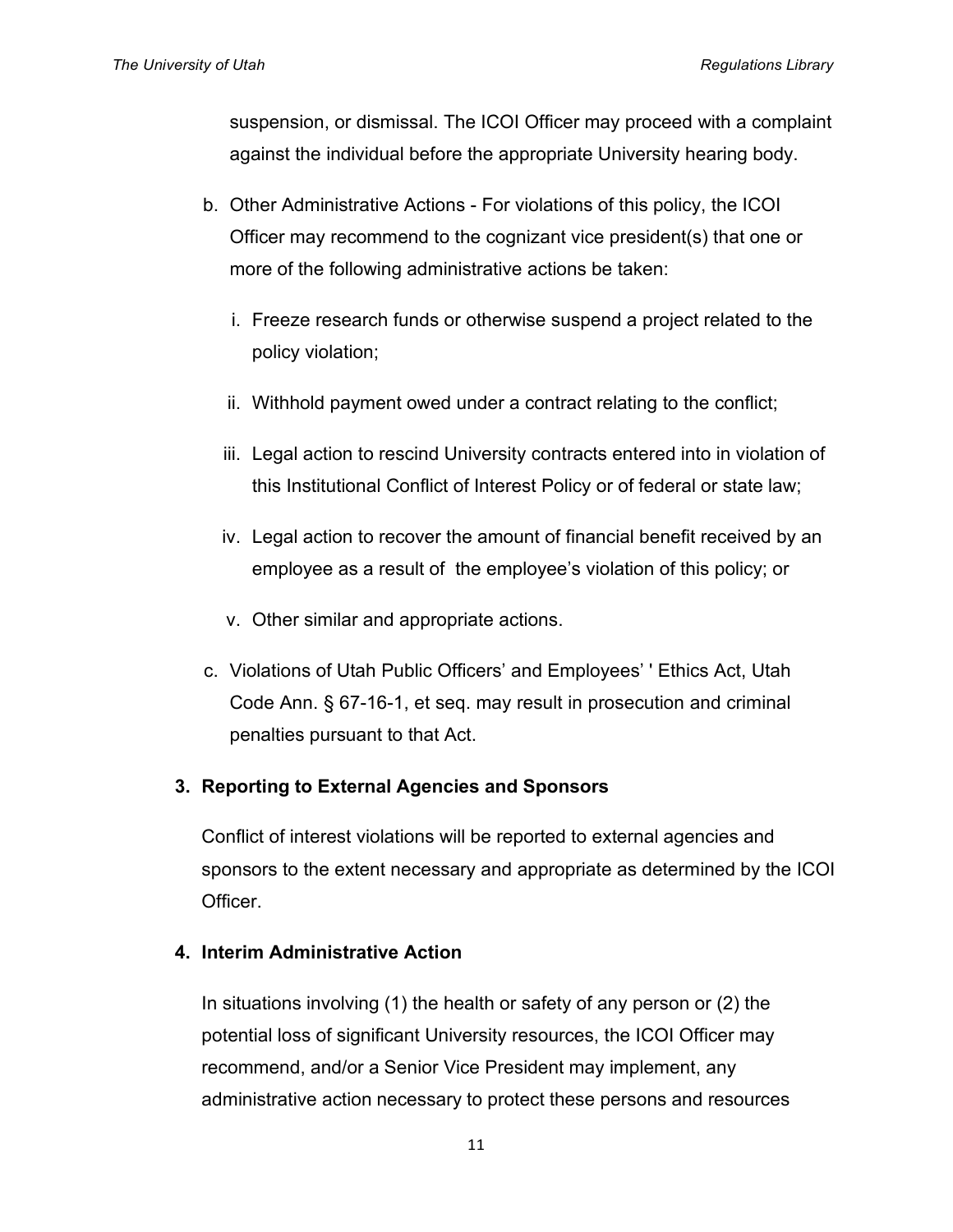pending the outcome of the foregoing Procedures. Otherwise, no disciplinary or administrative action shall occur until the conclusion of the violation evaluation process set forth in this policy.

H. **Records:** Case records of the ICOI Officer will be maintained in a secure manner for a minimum of seven (7) years after final case determinations are made or retained as otherwise required by state or federal law.

*[Note: Parts IV-VII of this Regulation (and all other University Regulations) are Regulations Resource Information – the contents of which are not approved by the Academic Senate or Board of Trustees, and are to be updated from time to time as determined appropriate by the cognizant Policy Officer and the Institutional Policy Committee, as per Policy 1-001 and Rule 1-001.]*

## **IV. Rules, Procedures, Guidelines, Forms and Other Related Resources**

- A. Rules
- B. Procedures
- C. Guidelines
- D. Forms
- E. Other related resource material

#### **V. References**

- A. Federal, State, and Local Laws:
	- 1. Utah Public Officers' and Employees' Ethics Act, Utah Code Ann. § 67-16-1 *et seq*.
	- 2. Utah Criminal Code, Utah Code Ann. § 76-8-105(1)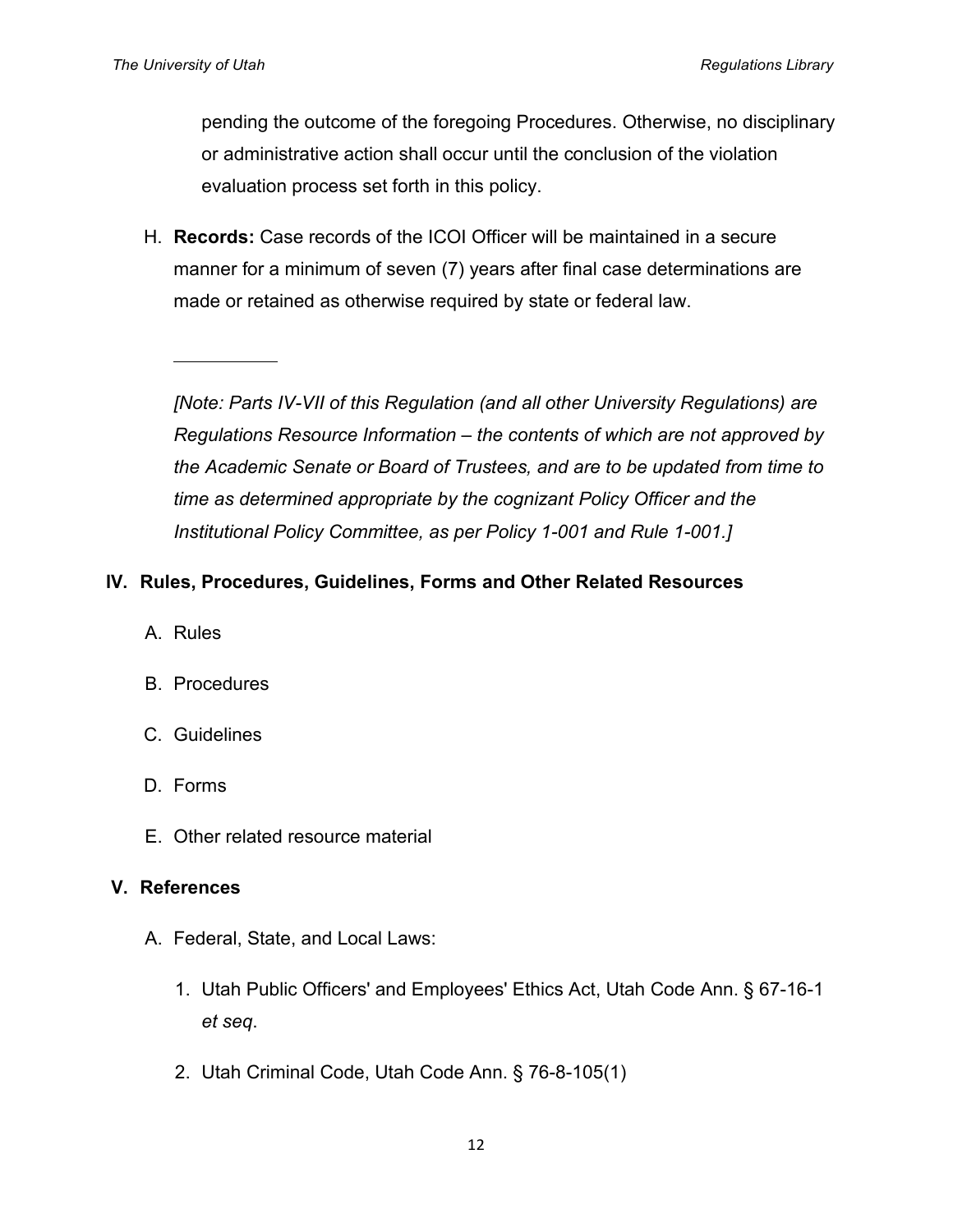- B. Relevant University Regulations
	- 1. Policy 1-006, Individual Financial Conflict of Interest Policy
	- 2. Policy 5-111, Corrective Action and Termination Policy for Staff Employees
	- 3. Policy 6-316, Code of Faculty Rights and Responsibilities

### **VI. Contacts**

The designated contact officials for this Policy are:

- A. Policy Owner (primary contact person for questions and advice): Research Integrity Officer
- B. Policy Officer: Vice President for Research
- C. These officials are designated by the University President or delegee, with assistance of the Institutional Policy Committee, to have the following roles and authority, as provided in University Rule 1-001:

"A 'Policy Officer' will be assigned by the President for each University Policy, and will typically be someone at the executive level of the University (i.e., the President and Cabinet Officers). The assigned Policy Officer is authorized to allow exceptions to the Policy in appropriate cases.............................."

"The Policy Officer will identify an 'Owner' for each Policy. The Policy Owner is an expert on the Policy topic who may respond to questions about, and provide interpretation of the Policy; and will typically be someone reporting to an executive level position (as defined above), but may be any other person to whom the President or a Vice President has delegated such authority for a specified area of University operations. The Owner has primary responsibility for maintaining the relevant portions of the Regulations Library.....[and] bears the responsibility for determining requirements of particular Policies....." University Rule 1-001-III-B & E